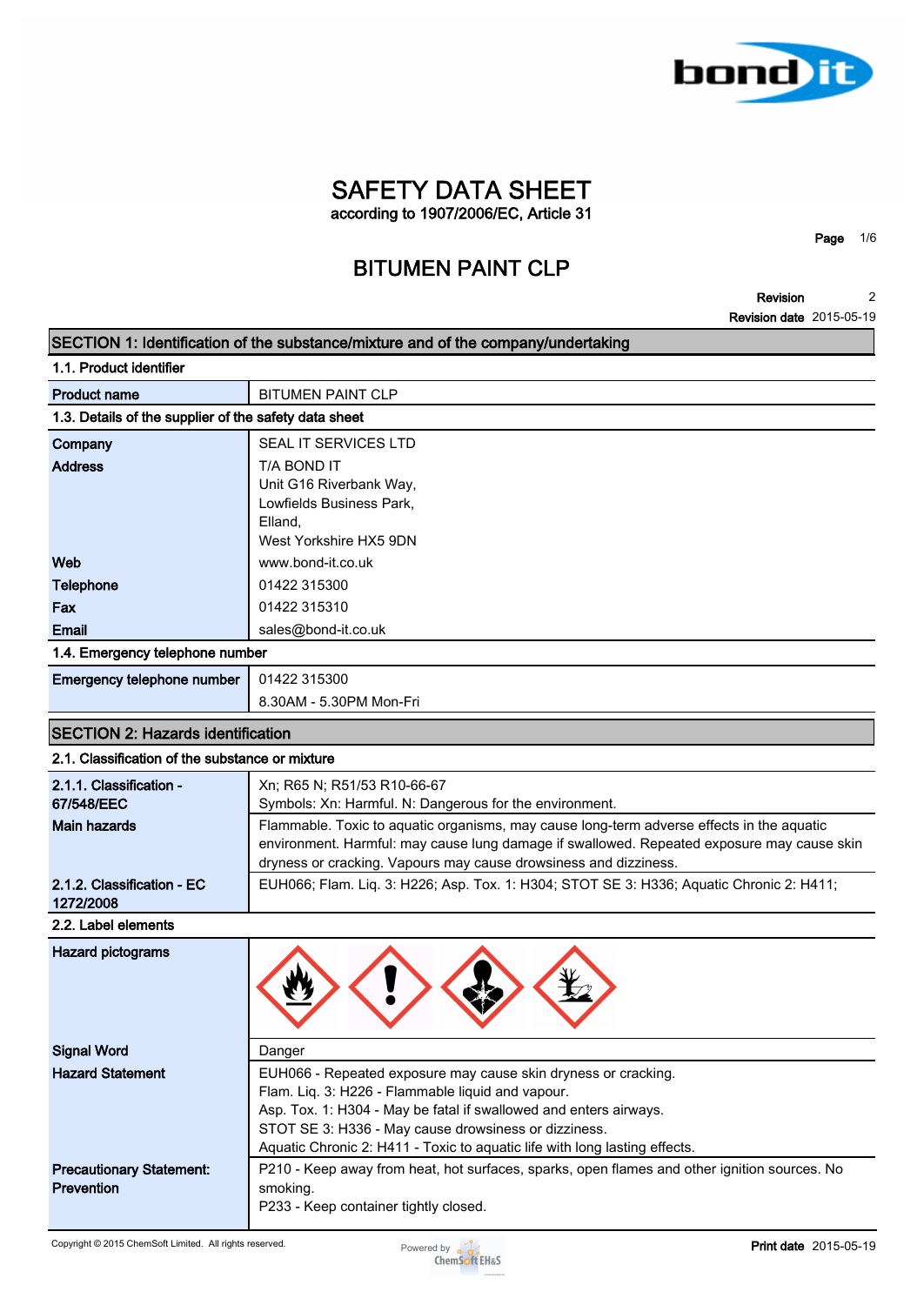**Revision Revision date 2015-05-19 2**

| 2.2. Label elements                                |                                                                                                                                                                                                                                                                                                                                                                                                                                                                                                                                                                                                                                                                                                                                                                                                                                                                                                                                                                                        |
|----------------------------------------------------|----------------------------------------------------------------------------------------------------------------------------------------------------------------------------------------------------------------------------------------------------------------------------------------------------------------------------------------------------------------------------------------------------------------------------------------------------------------------------------------------------------------------------------------------------------------------------------------------------------------------------------------------------------------------------------------------------------------------------------------------------------------------------------------------------------------------------------------------------------------------------------------------------------------------------------------------------------------------------------------|
| <b>Precautionary Statement:</b><br>Response        | P240 - Ground/bond container and receiving equipment.<br>P241 - Use explosion-proof electrical/ventilating/lighting// equipment.<br>P242 - Use only non-sparking tools.<br>P243 - Take precautionary measures against static discharge.<br>P261 - Avoid breathing dust/fume/gas/mist/vapours/spray.<br>P271 - Use only outdoors or in a well-ventilated area.<br>P273 - Avoid release to the environment.<br>P280 - Wear protective gloves/protective clothing/eye protection/face protection.<br>P301+P310 - IF SWALLOWED: IF SWALLOWED: Immediately call a POISON CENTER/doctor/.<br>P303+P361+P353 - IF ON SKIN (or hair): Take off immediately all contaminated clothing. Rinse<br>skin with water/shower.<br>P304+P340 - IF INHALED: Remove person to fresh air and keep comfortable for breathing.<br>P312 - Call a POISON CENTER/doctor/ / if you feel unwell.<br>P331 - Do NOT induce vomiting.<br>P370+P378 - In case of fire: Use to extinguish.<br>P391 - Collect spillage. |
| <b>Precautionary Statement:</b><br><b>Storage</b>  | P403+P233 - Store in a well-ventilated place. Keep container tightly closed.<br>P403+P235 - Store in a well-ventilated place. Keep cool.<br>P405 - Store locked up.                                                                                                                                                                                                                                                                                                                                                                                                                                                                                                                                                                                                                                                                                                                                                                                                                    |
| <b>Precautionary Statement:</b><br><b>Disposal</b> | P501 - Dispose of contents/container to meet National Legislation and Environmental Regulations                                                                                                                                                                                                                                                                                                                                                                                                                                                                                                                                                                                                                                                                                                                                                                                                                                                                                        |

## **SECTION 3: Composition/information on ingredients**

### **3.1. Substances**

### **67/548/EEC / 1999/45/EC**

| <b>Chemical Name</b> | Index No. | <b>CAS No.</b> | EC No.    | <b>REACH Registration</b><br><b>Number</b> | Conc.<br>$(\%w/w)$ | <b>Classification</b>  | M-factor. |
|----------------------|-----------|----------------|-----------|--------------------------------------------|--------------------|------------------------|-----------|
| <b>White Spirit</b>  |           |                | 919-446-0 |                                            |                    | Xn: R65 N: R51/53      |           |
|                      |           |                |           |                                            |                    | R <sub>10</sub> -66-67 |           |

### **EC 1272/2008**

| <b>Chemical Name</b> | Index No. | CAS No. | EC No.    | <b>REACH Registration</b><br><b>Number</b> | Conc.<br>$(\%w/w)$ | Classification                                                                                    | M-factor |
|----------------------|-----------|---------|-----------|--------------------------------------------|--------------------|---------------------------------------------------------------------------------------------------|----------|
| <b>White Spirit</b>  |           |         | 919-446-0 |                                            |                    | EUH066; Flam. Lig. 3: H226;<br>Asp. Tox. 1: H304; STOT SE<br>3: H336; Aquatic Chronic 2:<br>H411: |          |

# **SECTION 4: First aid measures**

## **4.1. Description of first aid measures**

| Inhalation          | Move the exposed person to fresh air.                                                                                                                                  |
|---------------------|------------------------------------------------------------------------------------------------------------------------------------------------------------------------|
| Eye contact         | Rinse immediately with plenty of water for 15 minutes holding the eyelids open.                                                                                        |
| <b>Skin contact</b> | Wash off immediately with plenty of soap and water. Remove contaminated clothing.                                                                                      |
| Ingestion           | DO NOT INDUCE VOMITING.                                                                                                                                                |
|                     | 4.2. Most important symptoms and effects, both acute and delayed                                                                                                       |
| <b>Inhalation</b>   | Harmful by inhalation. Inhalation may cause nausea and vomiting. May cause dizziness and<br>headache.                                                                  |
| Eye contact         | May cause irritation to eyes.                                                                                                                                          |
| <b>Skin contact</b> | May cause dermatitis. May cause irritation to skin.                                                                                                                    |
| Ingestion           | Harmful if swallowed. Ingestion is irritating to the respiratory tract and may cause damage to the<br>central nervous system. Ingestion may cause nausea and vomiting. |
|                     | 4.3. Indication of any immediate medical attention and special treatment needed                                                                                        |
| <b>Inhalation</b>   | Seek medical attention.                                                                                                                                                |
| Eye contact         | Seek medical attention if irritation or symptoms persist.                                                                                                              |
| <b>Skin contact</b> | Seek medical attention if irritation or symptoms persist.                                                                                                              |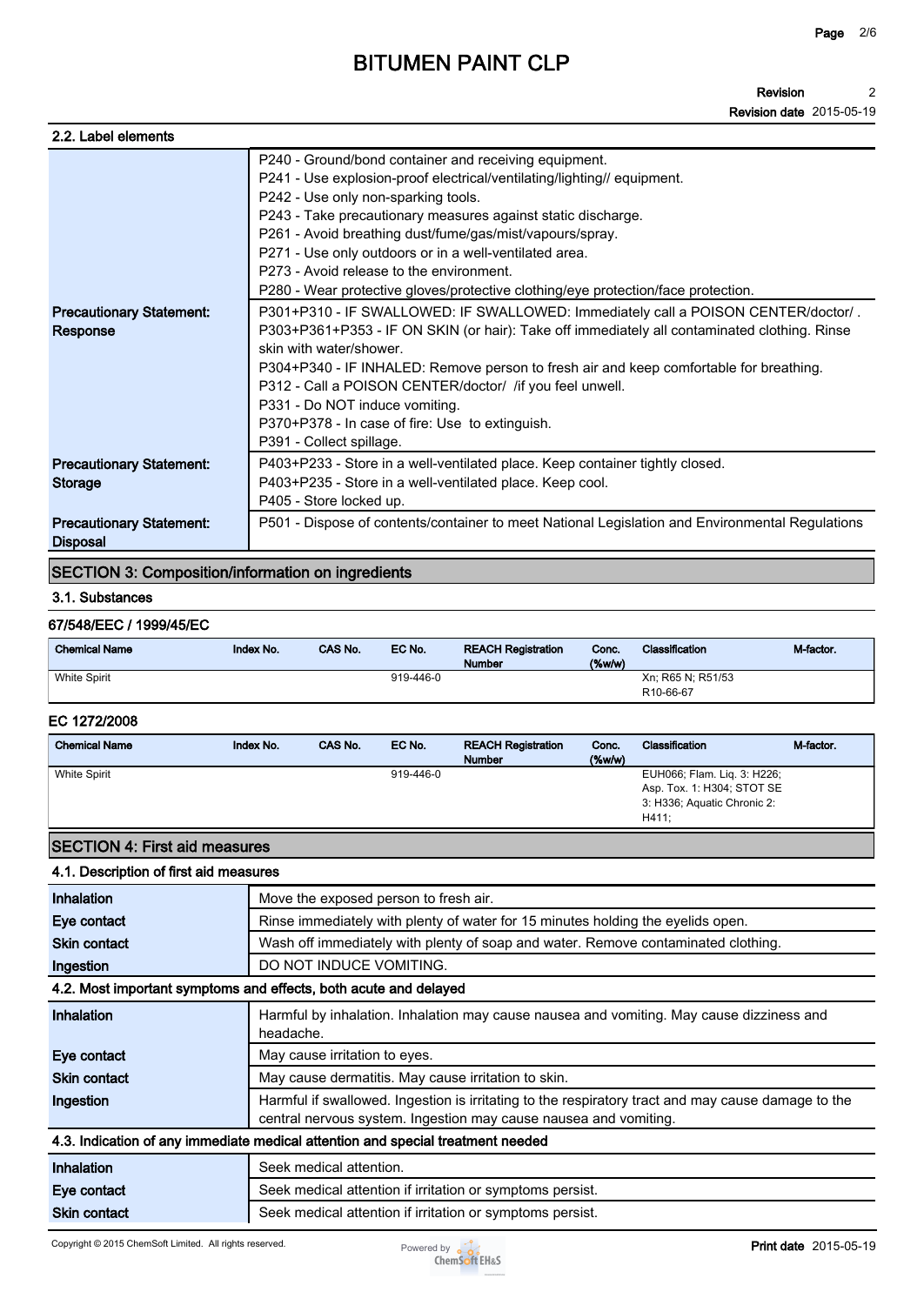#### **Revision 2**

**Revision date 2015-05-19**

|                                                                   | 4.3. Indication of any immediate medical attention and special treatment needed                                                                                         |
|-------------------------------------------------------------------|-------------------------------------------------------------------------------------------------------------------------------------------------------------------------|
| Ingestion                                                         | If swallowed, seek medical advice immediately and show this container or label.                                                                                         |
| <b>SECTION 5: Firefighting measures</b>                           |                                                                                                                                                                         |
| 5.1. Extinguishing media                                          |                                                                                                                                                                         |
|                                                                   | Use as appropriate: Carbon dioxide (CO2), Dry chemical, Foam.                                                                                                           |
| 5.2. Special hazards arising from the substance or mixture        |                                                                                                                                                                         |
|                                                                   | Burning produces irritating, toxic and obnoxious fumes.                                                                                                                 |
| 5.3. Advice for firefighters                                      |                                                                                                                                                                         |
|                                                                   | Self-contained breathing apparatus. Wear protective clothing.                                                                                                           |
| <b>SECTION 6: Accidental release measures</b>                     |                                                                                                                                                                         |
|                                                                   | 6.1. Personal precautions, protective equipment and emergency procedures                                                                                                |
|                                                                   | Ensure adequate ventilation of the working area. Wear suitable protective equipment.                                                                                    |
| 6.2. Environmental precautions                                    |                                                                                                                                                                         |
|                                                                   | Do not allow product to enter drains. Prevent further spillage if safe.                                                                                                 |
| 6.3. Methods and material for containment and cleaning up         |                                                                                                                                                                         |
|                                                                   | Absorb with inert, absorbent material. Transfer to suitable, labelled containers for disposal. Clean<br>spillage area thoroughly with plenty of water.                  |
| <b>SECTION 7: Handling and storage</b>                            |                                                                                                                                                                         |
| 7.1. Precautions for safe handling                                |                                                                                                                                                                         |
|                                                                   | Avoid contact with eyes and skin. Ensure adequate ventilation of the working area. Adopt best<br>Manual Handling considerations when handling, carrying and dispensing. |
| 7.2. Conditions for safe storage, including any incompatibilities |                                                                                                                                                                         |
|                                                                   | Keep in a cool, dry, well ventilated area. Keep containers tightly closed.                                                                                              |
| <b>SECTION 8: Exposure controls/personal protection</b>           |                                                                                                                                                                         |
| 8.2. Exposure controls                                            |                                                                                                                                                                         |
| 8.2.1. Appropriate engineering<br>controls                        | Ensure adequate ventilation of the working area.                                                                                                                        |
| 8.2.2. Individual protection<br>measures                          | Wear chemical protective clothing.                                                                                                                                      |
| Eye / face protection                                             | Approved safety goggles.                                                                                                                                                |
| Skin protection -<br>Handprotection                               | Chemical resistant gloves (PVC).                                                                                                                                        |
| <b>Respiratory protection</b>                                     | Self-contained breathing apparatus. Wear protective clothing.                                                                                                           |
| <b>SECTION 9: Physical and chemical properties</b>                |                                                                                                                                                                         |
| 9.1. Information on basic physical and chemical properties        |                                                                                                                                                                         |

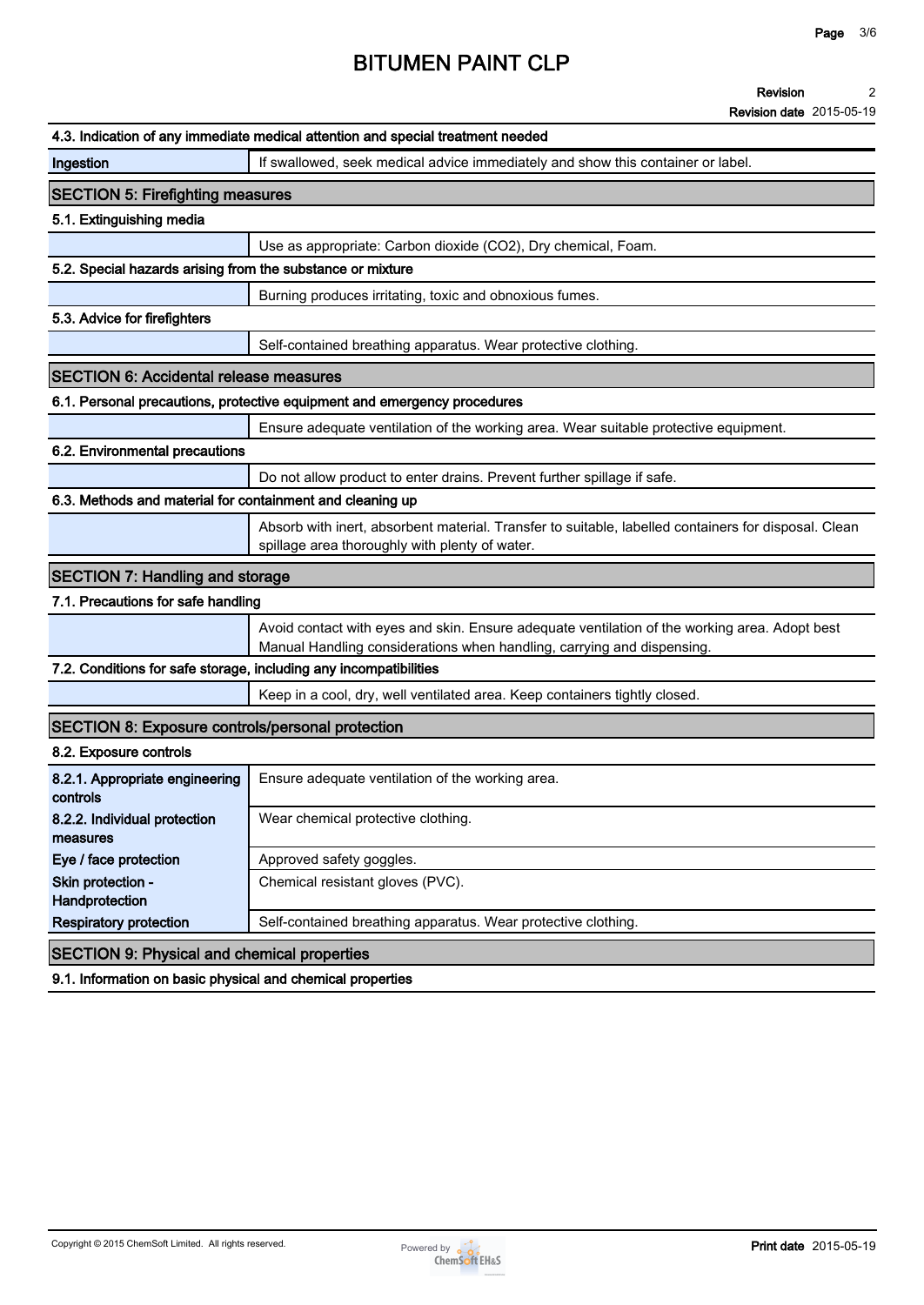**Revision Revision date 2015-05-19 2**

#### **9.1. Information on basic physical and chemical properties**

| Appearance                                         | Liquid                                    |
|----------------------------------------------------|-------------------------------------------|
| Colour Black                                       |                                           |
|                                                    | <b>Odour</b> Characteristic               |
|                                                    | <b>pH</b> No data available               |
|                                                    | Melting point   No data available         |
| Initial boiling point   No data available          |                                           |
| <b>Flash point</b> $38 °C$                         |                                           |
|                                                    | <b>Evaporation rate</b> No data available |
|                                                    | <b>Freezing Point</b> No data available   |
| <b>Flammability (solid, gas)</b> No data available |                                           |
| Autoignition temperature   No data available       |                                           |
|                                                    | Vapour pressure No data available         |
|                                                    | <b>Relative density</b> No data available |
| <b>Partition coefficient</b> No data available     |                                           |
|                                                    | Viscosity   No data available             |
|                                                    | Vapour density   No data available        |
|                                                    | Fat Solubility   No data available        |
| <b>Explosive properties</b> No data available      |                                           |
| <b>Oxidising properties</b> No data available      |                                           |
| Solubility                                         | Insoluble in water                        |

#### **9.2. Other information**

|                                         | <b>Conductivity</b> No data available |
|-----------------------------------------|---------------------------------------|
|                                         | Gas group No data available           |
|                                         | Surface tension   No data available   |
| VOC (Volatile organic No data available |                                       |
| compounds)                              |                                       |
|                                         | Benzene Content   No data available   |
|                                         | Lead content   No data available      |
|                                         |                                       |

## **SECTION 10: Stability and reactivity**

**10.2. Chemical stability**

**Stable under normal conditions.**

# **SECTION 11: Toxicological information**

# **11.1. Information on toxicological effects**

| <b>Acute toxicity</b>              | No data is available on this product. |
|------------------------------------|---------------------------------------|
| Skin corrosion/irritation          | No data is available on this product. |
| Serious eye damage/irritation      | No data is available on this product. |
| Respiratory or skin                | No data is available on this product. |
| sensitisation                      |                                       |
| Germ cell mutagenicity             | No data is available on this product. |
| Carcinogenicity                    | No data is available on this product. |
| Reproductive toxicity              | No data is available on this product. |
| 44.4.4. Terripological Information |                                       |

**11.1.4. Toxicological Information**

**No data available**

### **SECTION 12: Ecological information**

## **12.1. Toxicity**

**No data available**

### **12.2. Persistence and degradability**

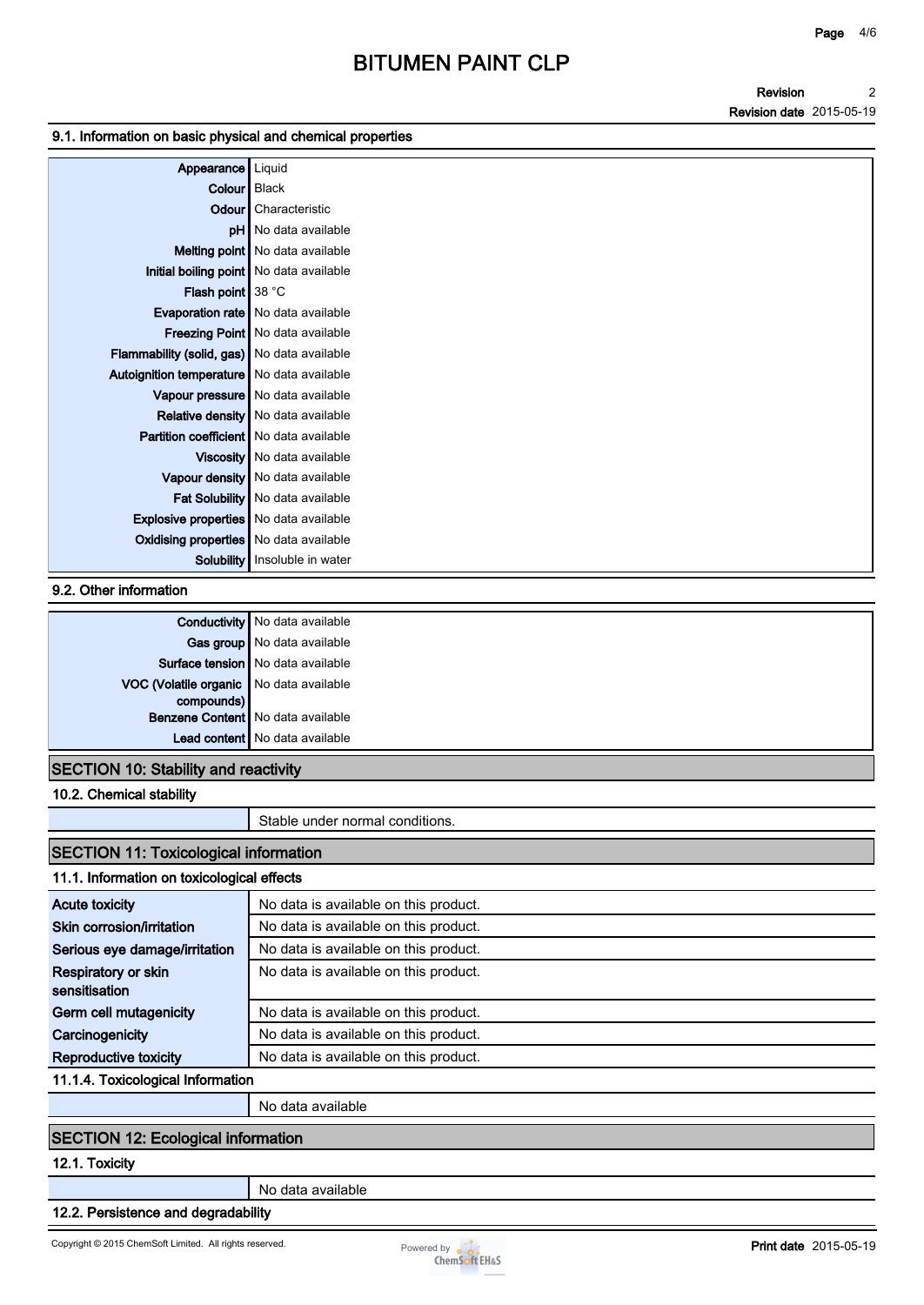#### **Revision 2**

**Revision date 2015-05-19**

| 12.2. Persistence and degradability        |                                                                   |
|--------------------------------------------|-------------------------------------------------------------------|
|                                            | No data is available on this product.                             |
| 12.3. Bioaccumulative potential            |                                                                   |
|                                            |                                                                   |
|                                            | No data is available on this product.                             |
| <b>Partition coefficient</b>               |                                                                   |
|                                            | <b>BITUMEN PAINT CLP</b> No data available                        |
|                                            |                                                                   |
| 12.4. Mobility in soil                     |                                                                   |
|                                            | No data is available on this product.                             |
| 12.5. Results of PBT and vPvB assessment   |                                                                   |
|                                            | No data is available on this product.                             |
| <b>SECTION 13: Disposal considerations</b> |                                                                   |
| <b>General information</b>                 |                                                                   |
|                                            | Dispose of in compliance with all local and national regulations. |
| <b>SECTION 14: Transport information</b>   |                                                                   |
| <b>Hazard pictograms</b>                   |                                                                   |
|                                            |                                                                   |
|                                            | V                                                                 |
|                                            |                                                                   |
|                                            |                                                                   |
|                                            |                                                                   |
| 14.1. UN number                            |                                                                   |
|                                            | <b>UN1263</b>                                                     |
| 14.2. UN proper shipping name              |                                                                   |
|                                            | PAINT RELATED MATERIAL                                            |
| 14.3. Transport hazard class(es)           |                                                                   |
| <b>ADR/RID</b>                             | 3                                                                 |
| Subsidiary risk                            | ٠                                                                 |
| <b>IMDG</b>                                | 3                                                                 |
| <b>Subsidiary risk</b>                     |                                                                   |
| <b>IATA</b><br>Subsidiary risk             | 3<br>-                                                            |
| 14.4. Packing group                        |                                                                   |
| Packing group                              | Ш                                                                 |
| 14.5. Environmental hazards                |                                                                   |
| <b>Environmental hazards</b>               | Yes                                                               |
| <b>Marine pollutant</b>                    | Yes                                                               |
| <b>ADR/RID</b>                             |                                                                   |
| <b>Hazard ID</b>                           | 30                                                                |
| <b>Tunnel Category</b>                     | (D/E)                                                             |
| <b>IMDG</b>                                |                                                                   |
| <b>EmS Code</b>                            | F-E S-E                                                           |
| <b>IATA</b>                                |                                                                   |
|                                            |                                                                   |
| <b>Packing Instruction (Cargo)</b>         | 366                                                               |
| <b>Maximum quantity</b>                    | 220L                                                              |